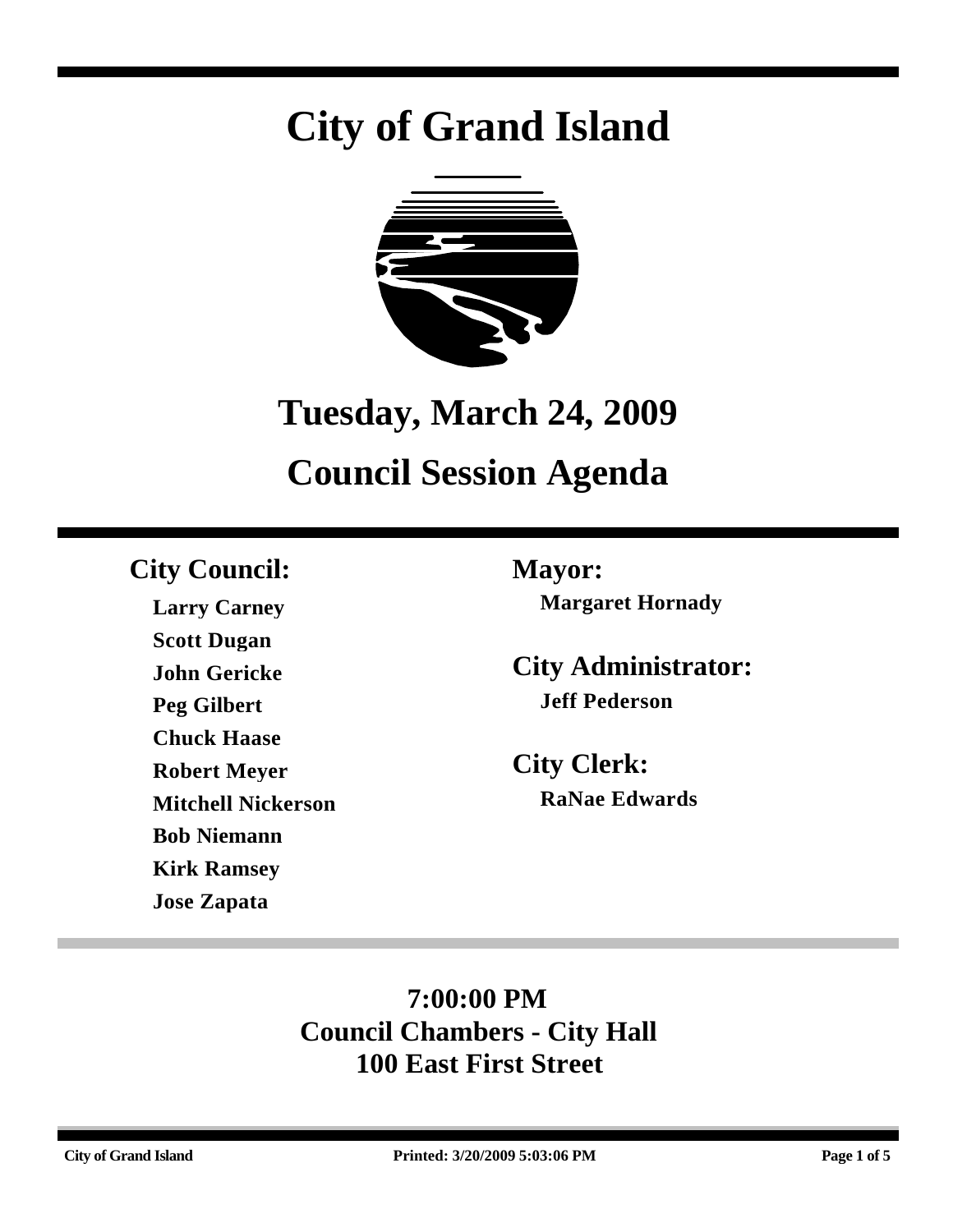#### **Call to Order**

**This is an open meeting of the Grand Island City Council. The City of Grand Island abides by the Open Meetings Act in conducting business. A copy of the Open Meetings Act is displayed in the back of this room as required by state law.**

**The City Council may vote to go into Closed Session on any agenda item as allowed by state law.**

#### **Invocation**

**Pledge of Allegiance**

**Roll Call**

#### **A - SUBMITTAL OF REQUESTS FOR FUTURE ITEMS**

**Individuals who have appropriate items for City Council consideration should complete the Request for Future Agenda Items form located at the Information Booth. If the issue can be handled administratively without Council action, notification will be provided. If the item is scheduled for a meeting or study session, notification of the date will be given.**

#### **B - RESERVE TIME TO SPEAK ON AGENDA ITEMS**

**This is an opportunity for individuals wishing to provide input on any of tonight's agenda items to reserve time to speak. Please come forward, state your name and address, and the Agenda topic on which you will be speaking.**

#### **MAYOR COMMUNICATION**

**This is an opportunity for the Mayor to comment on current events, activities, and issues of interest to the community.**

#### **C - PRESENTATIONS AND PROCLAMATIONS**

**C1 Proclamation "Parkinson's Disease Awareness Month" April, 2009**

#### **D - BOARD OF EQUALIZATION**

**D1 #2009-BE-1 - Consideration of Determining Benefits for Water Main District 453T - Central NE Regional Airport & GI Army Aviation Support Facility**

#### **E - PUBLIC HEARINGS**

**E1 Public Hearing on Request from Balz, Inc. dba Balz Sports Bar, 3421 West State Street for Catering Designation to Class C-39140 Liquor License**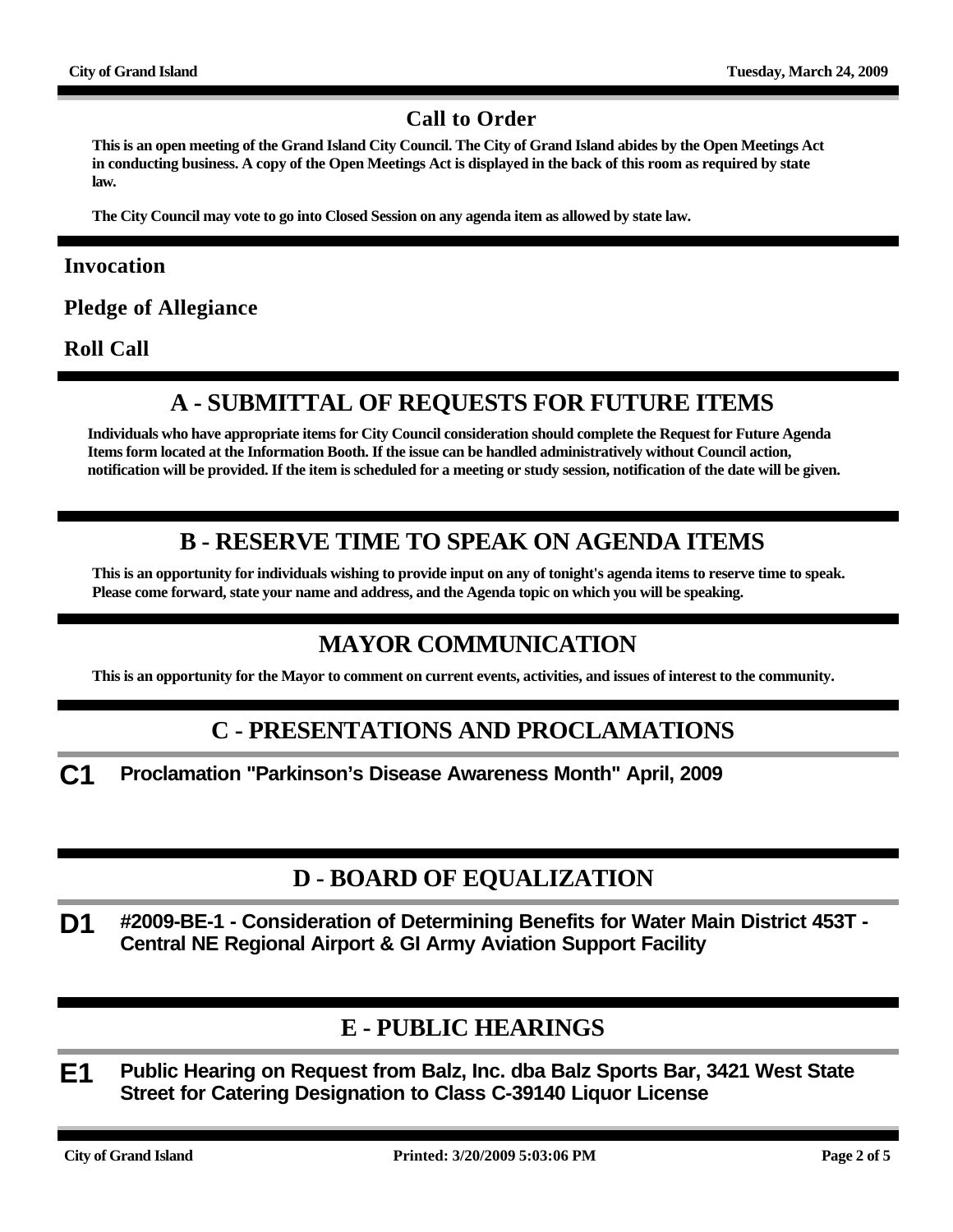- **E2 Public Hearing on Request from Balz Banquet and Reception Hall, Inc. dba Balz Banquet and Reception Hall, 211 North Sycamore Street for an Addition to Class "C-82906" Liquor License**
- **E3 Public Hearing on Changes to the Grand Island City Code Section 36**
- **E4 Public Hearing Concerning Change of Zoning for Land Located in SE1/4, NE1/4 Section 25-11-10 from TA Transitional Agricultural to M1 Light Manufacturing**
- **E5 Public Hearing Concerning Change of Zoning for Land Located at 4155 East U.S. Highway 30 from B2 General Business to M2 Heavy Manufacturing**

*Are there any items the council would like removed from the consent agenda?*

#### **F - ORDINANCES**

- **F1 #9208 Consideration of Changes to the Grand Island City Code Chapter 36 Relative to the Definition of Recreational Vehicle Pad**
- **F2 #9209 Consideration of Changes to the Grand Island City Code Chapter 36**
- **F3 #9210 Consideration of Changes to the Grand Island City Code Chapter 36 Relative to Wind Energy Systems**
- **F4 #9211 Consideration of change of Zoning for Land Located in SE 1/4, NE 1/4 Section 25-11-10 from TA Transitional Agricultural to M1 Light Manufacturing**
- **F5 #9212 Consideration of Change of Zoning for Land Located at 4155 East U.S. Highway 30 from B2 General Business to M2 Heavy Manufacturing.**
- **F6 #9213 Consideration of Natural Gas Franchise with NorthWestern Corporation**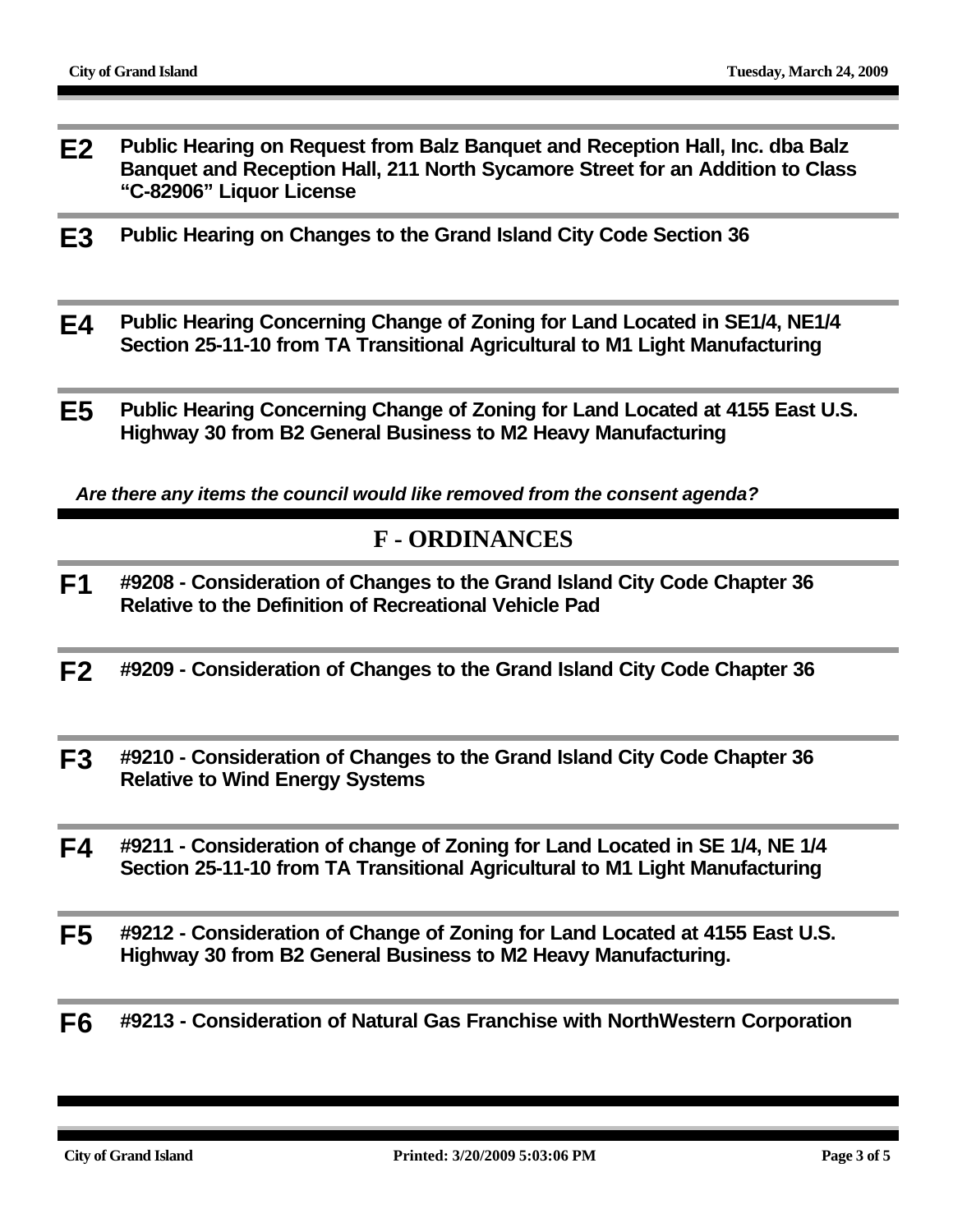#### **G - CONSENT AGENDA**

- **G1 Approving Minutes of March 10, 2009 City Council Regular Meeting**
- **G2 Approving Minutes of March 17, 2009 City Council Study Session**
- **G3 Approving Request from Crystal Burmood, 603 West Division Street for Liquor Manager Designation for Holiday Stationstore #114, 1404 West 2nd Street**
- **G4 #2009-60- Approving Benefits for Water Main District 453T Central Nebraska Regional Airport and GI Army Aviation Support Facility**
- **G5 #2009-61- Approving Bid Award for Front End Loader Reconditioning Platte Generating Station**
- **G6 #2009-62- Approving Bid Award for Coal Storage Expansion 2009 at Platte Generating Station**
- **G7 #2009-63- Approving Bid Award for Water Main Project 2009-W-2 Wellfield Well Header Modifications - Installation**
- **G9 #2009-64- Approving Bid Award for the 2009 Asphalt Resurfacing Project No. 2009- AC-1**
- **G10 #2009-65- Approving Bid Award for Street Sweeper for the Streets Division of the Public Works Department**
- **G11 #2009-66- Approving Government Outreach Contract for Citizen Request Management System**
- **G12 #2009-67- Agreement to Allow Project for Invasive Plant Control and River Restoration with the Platte Valley Weed Management Area**